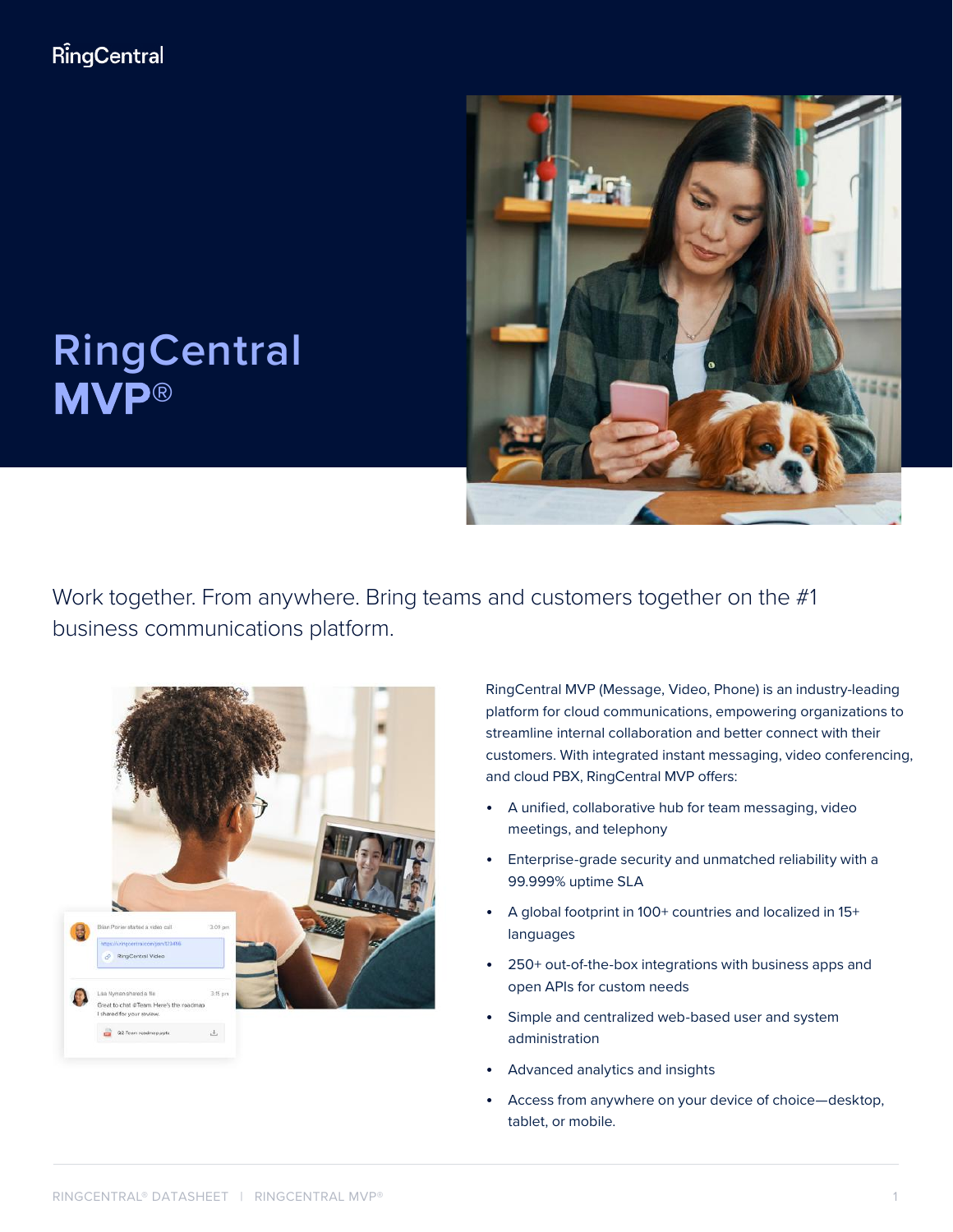#### **Message**

Message colleagues and clients from your PC or mobile device. Invite guest users to collaborate for free.

- Set a custom status to indicate your availability.
- Create teams around projects, specific topics, and departments.
- Assign tasks to individuals or project teams.
- Share links and files with no size or storage limits.





#### **Video**

- Join meetings easily—no downloads or plugins needed.<sup>1</sup>
- Enjoy HD audio and video, and screen share with up to 200 interactive video participants.<sup>2</sup>
- Easily schedule meetings with calendar integrations with Office 365 and Google Calendar.
- Switch a live meeting between devices with one click.
- Get in-meeting chat, virtual backgrounds, closed captioning, cloud recordings, and powerful background noise reduction technology for a great participant experience.

#### **Phone**

- Use one business phone number for calling, business SMS, MMS, and fax, so your personal number stays private.
- Customize settings such as business hours and greetings, and route incoming calls efficiently to specific departments with a multi-level auto attendant.
- Manage active calls efficiently with advanced call controls to transfer, record, flip, or park the call.
- Flip live calls between your desktop and cell or switch a call to video in just one click.



1. Available for Chrome and Microsoft Edge browsers.

2. Video is available for free with RingCentral MVP® Standard, Premium, and Ultimate editions.